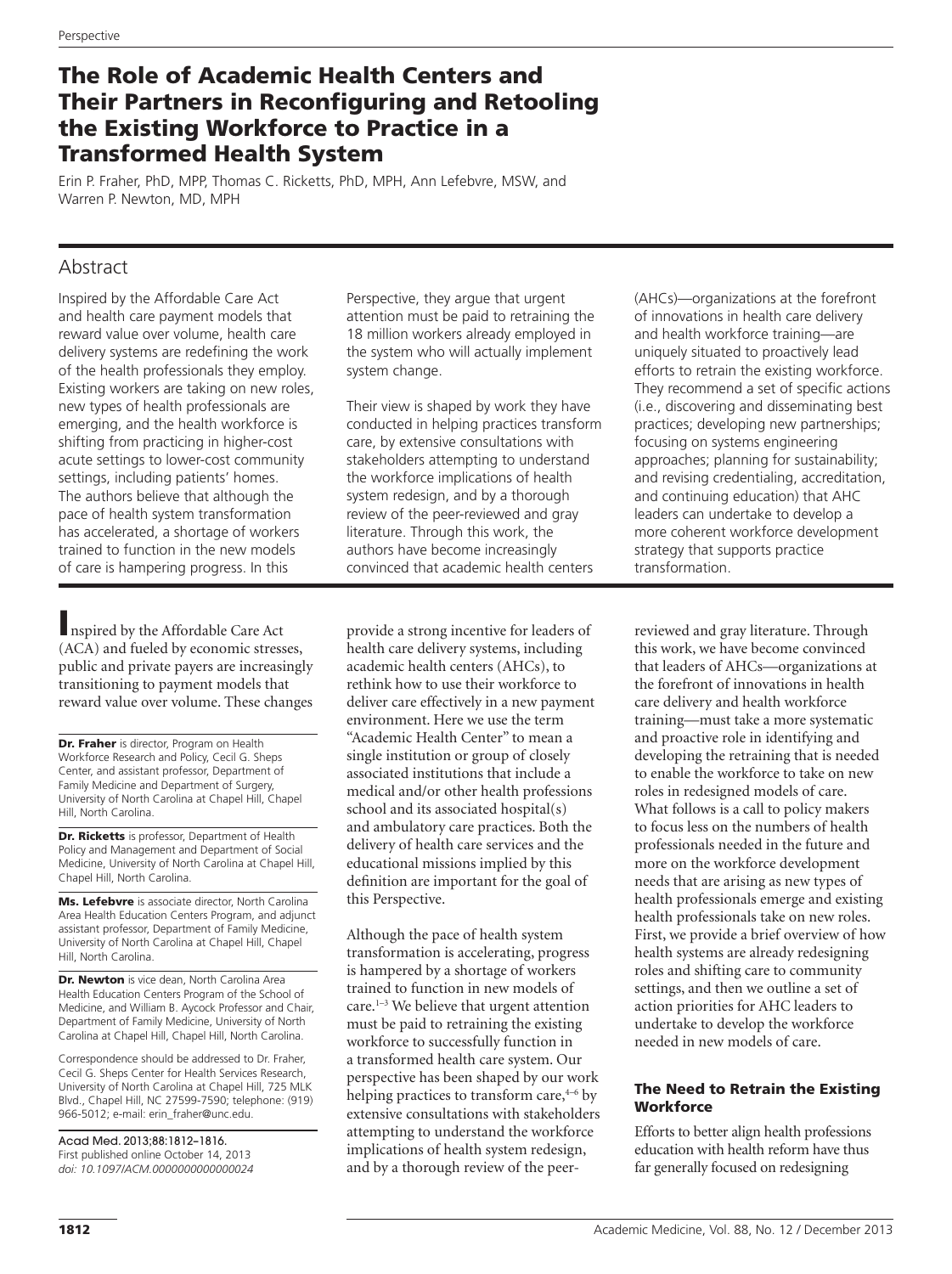the curriculum for current trainees even though it is the 18 million workers already employed in the system<sup>7</sup> who will actually implement system change. Other countries are ahead of the United States in recognizing the importance of workforce redesign to support health system change. Before undertaking the most significant reforms in the National Health Service (NHS) since its inception in 1948, the Department of Health in England set out an ambitious agenda to reconfigure the workforce development system to better support the ongoing professional development needs of workers already employed in health care. That strategic vision, issued in 2008, posited that a more flexible workforce is needed to support transformation and suggested that the English system be redesigned to support clinicians who "want well-defined career frameworks that provide flexibility to change roles and settings, [to] develop new capabilities, and [to] alter their professional focus in response to the changing healthcare environment, the needs of patients, and their own aspirations."8

The task of preparing the workforce to meet the needs of a health system that is continuously evolving is easier said than done. Since 2008, England has struggled to identify the specific policy actions and organizational structures needed to ensure that "the shape and skills of the future health and public health workforce evolves to sustain high quality outcomes for patients."9 Although England's efforts are still a work in progress, a recent policy brief issued by Health Education England—the new organization created under the most recent NHS reforms to provide national leadership on health workforce training—outlines a set of goals that may be useful for U.S. policy makers. That document, developed with extensive stakeholder consultation, suggests that workforce policy must address both the numbers and skills of workers; harvest and disseminate lessons learned from local workforce innovations; include partnerships that better link workforce training to the service delivery needs of hospitals, health systems, and patients; and provide support for the continuing professional development of workers already employed in the system.

To date, U.S. workforce policy discussions have generally focused on asking whether the United States will have the right numbers of individual types of clinicians

to meet the demands of health reform.<sup>10,11</sup> Not enough attention has been paid to whether health workers already in the system have the skills needed to transform care. Successful implementation of health care reform will require moving "beyond simply estimating numbers of certain health professionals required" to "plan[ning] instead according to the unique mix of competencies available from the existing workforce."12 As previous researchers have highlighted, "this kind of flexibility is particularly important in contexts where health care providers are in short supply."12

#### New Workforce Roles

The numerous practice transformation efforts under way have not been systematically connected to workforce planning efforts at the local, state, or federal levels. The Center for Medicare and Medicaid Innovation (CMMI) has called for a transformed health care workforce that is "trained in prevention, care coordination, care process reengineering, dissemination of best practices, team-based care, continuous quality improvement, and the use of data to support a transformed system."13 Although many studies have highlighted the need to train *physicians* with skills in leadership, systems development, communication, use of electronic health records, and population health management, policy makers have given too little attention to improving the skills of other health professionals.<sup>14-17</sup> To be successful, practice transformation efforts will have to be explicitly tied to workforce planning strategies that focus on identifying, standardizing, and providing training for the skills required to function in new models of care and on retraining physician assistants, nurses, allied health professionals, and other types of licensed and unlicensed health care workers (too many to list).

Because of sheer numbers—the U.S. health care system employs 2.7 million registered nurses<sup>18</sup>-it is nurses who are arguably in the most pivotal position to drive system change. Health systems are employing nurses in a host of innovative roles that span community, ambulatory, and acute care settings. Nurses are providing patient education and care coordination, improving care transitions between community and acute care settings, conducting home visits for patients with complex chronic

conditions, enhancing patient and family engagement, improving population health management, and increasing community outreach. These efforts have reduced unnecessary hospitalizations and readmissions, improved patients' experiences, increased the quality of care provided, and lowered costs.19–22 However, to replicate these innovations on a larger scale, more attention needs to be given, first, to identifying the competencies nurses need in these new roles and, then, to providing continuing professional development opportunities for nurses who wish to undertake the new functions.

Individual practices, hospitals, and health care delivery systems are flexibly redefining the work of health professionals in ways that have blurred the lines between oncediscrete professional classifications. For example, medical assistants (MAs)—one of the fastest-growing health occupations in the United States, increasing in number by 56% between 2001 and 201123—are increasingly taking on administrative and clinical roles that nurses and other health professionals once performed exclusively.24,25 Case studies of their roles in AHCs, federally qualified community health centers, integrated health systems, and medical practices reveal that MAs are acting as health coaches and motivational interviewers, screening for depression and smoking, performing diabetic foot checks, acting as interpreters, performing home visits and risk assessments, serving as patient navigators, and coordinating care and providing patient referrals.<sup>26-28</sup> These workforce innovations have decreased emergency room use, improved the quality of care, increased productivity, and enhanced MA retention and job satisfaction.26,29 But practices implementing innovative roles for MAs have had to address the lack of standardization in MAs' training,<sup>25</sup> including both gaps in their knowledge of key patient-centered medical home functions (e.g., population management, chronic disease care, patient outreach, and care management)<sup>27</sup> and variability in basic clinical skills (e.g., blood pressure monitoring and administering injections).30

#### Shifting Practice Settings

These new nurse and MA roles, as well as other workforce innovations, share a common characteristic—they illustrate that the health care workforce is shifting from practicing in inpatient settings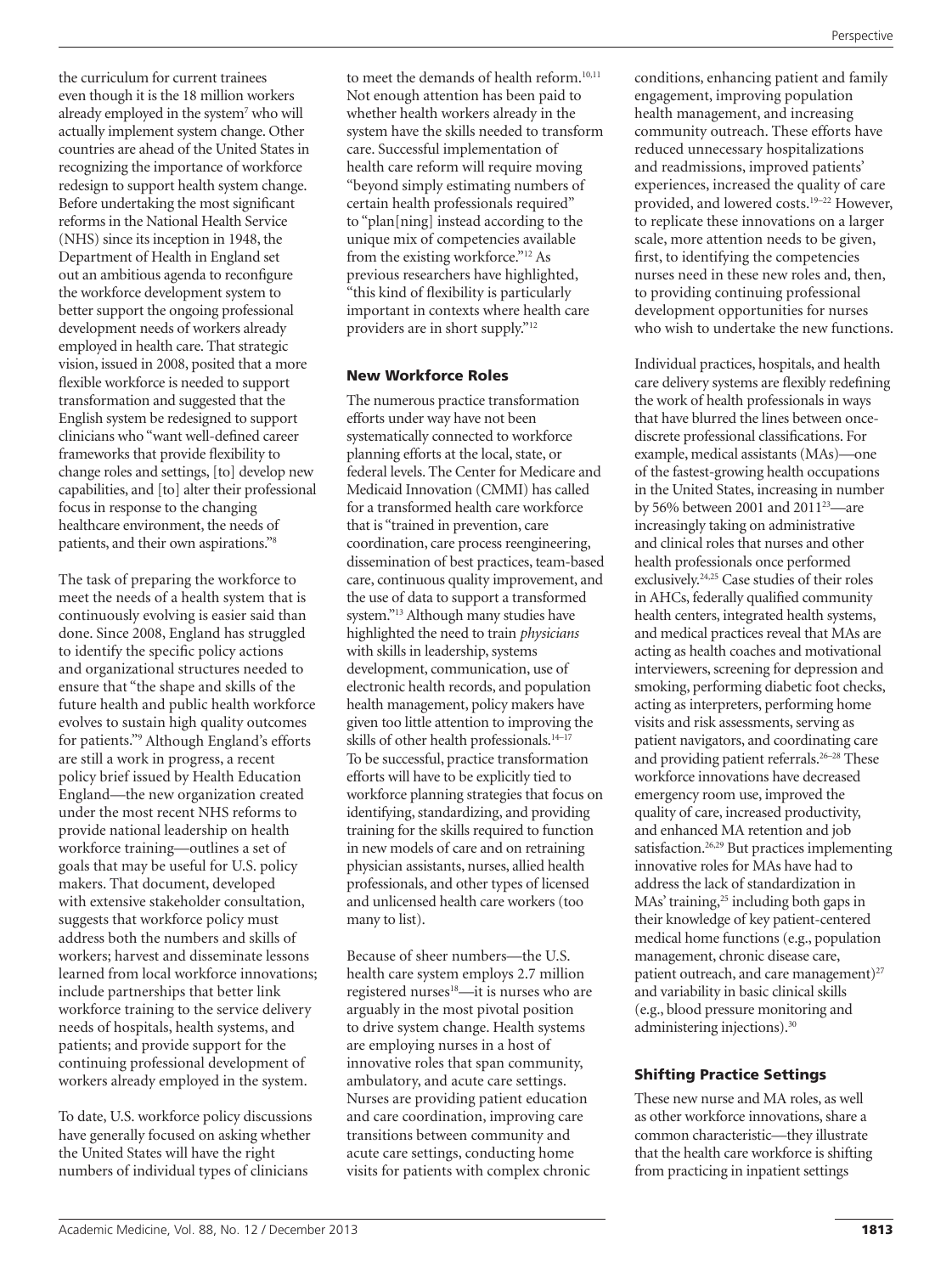to providing care in ambulatory and community settings, including patients' homes. Along with nurses and MAs, home health aides and personal care aides are projected to have the largest employment increases across all sectors of the economy in the next 10 years.<sup>23</sup> This increase will happen as the population ages and as more and more often health workers travel to the patient instead of the other way around. A review of the projects funded by a CMMI workforce challenge grant provides a compelling picture of the range and types of system-level workforce innovations under way designed to shift patient care (and therefore the health workforce) from higher-cost acute care settings to lower-cost community settings.<sup>13</sup> These shifts have created opportunities for new types of professionals to emerge whose roles span health and community care—Grand-Aides (see Action 4 below),<sup>31</sup> care transition specialists, community health navigators, patient and family activators, behavioral coaches, community outreach workers, home care coordinators, and community health workers. Often, individuals in these new roles have no more than a high school education and require additional specialized and ongoing training to successfully take on these functions. Training outside the practice, when available, often lacks standardization because as of yet there is no agreed-on set of competencies for new roles. When an individual worker takes on new functions, he or she seldom receives a pay increase; and the medical practices, hospitals, and health systems that provide training do not often receive greater remuneration for services rendered by a better-trained staff.

The addition of new roles creates challenges in redesigning how new types of health workers "fit" within existing interprofessional health care teams. Team-based models of care will have to be adapted to incorporate new members such that teams can effectively deploy the "shared knowledge and skills of different care providers … to synergistically influence the care provided."32 To address these and other workforce challenges, the National Coordinating Center for Interprofessional Education and Collaborative Practice is working to increase employer and community engagement with educational partners so that education is driven by health care delivery and patient needs. This collaboration represents a key contribution to health care because "even in their own

institutions, educators are not talking to the people responsible for the health care delivery at their university's hospital."33

# The Role of AHCs in Transforming the Workforce

With their focus on both education and patient care, AHCs have the potential to function at the nexus of innovation in health care delivery and innovation in training. In this position, AHCs are uniquely situated to proactively lead efforts to retrain the existing workforce. There are a number of immediate and specific actions that the leaders of AHCs can undertake to develop a more coherent workforce development strategy that supports practice transformation.

### **1. Harvest and disseminate learning from workforce innovations**

Physicians and leaders working in medical practices, hospitals, and health systems throughout the United States are actively reengineering workflows, redesigning care processes, and implementing quality improvement strategies designed to enhance productivity, lower costs, increase access, and improve the quality of care. The pace of innovation has been so swift that those engaged in redesign have not had sufficient opportunity to identify the implications of practice redesign for the workforce or to learn from one another what works and what does not. The emerging field of dissemination science suggests that a key next step for AHCs is knowledge synthesis, the process by which successful workforce innovations are harvested for learning so that the process of moving tested innovations into scalable and sustainable interventions can begin.<sup>34</sup>

# **2. Reach outside the AHC for new ideas and new partners**

To harvest the learning from innovations and to develop successful workforce development strategies, AHCs will need to build relationships with partners with whom they are not accustomed to collaborating. Collaborators need to include other AHCs, health professional schools outside medicine (e.g., social work, nursing, public health, psychology), community colleges, hospitals and practices within and outside of their own systems, licensed and unlicensed professionals, insurers, and patients and families. Partnering with community colleges is especially critical because

they play a significant role in supplying AHCs with their future health professions students—21% of college graduates come from community colleges.35

#### **3. Focus on the medical practice, hospital, and health system—not just the clinician**

To date, most policy discussion and action—including education, board certification, and regulation—have focused almost exclusively on shaping the work of individual clinicians. AHCs need to embrace a systems engineering approach to workforce development that focuses on enabling not only individual clinicians but also medical practices, hospitals, and health systems to continuously adapt their roles and functions to meet the changing needs of the health care system and patients. A systems engineering approach recognizes that patient care takes place in the context of large, complex, and evolving health care systems that encompass a wide variety of individuals and organizations with different, and sometimes conflicting, values and motivations.<sup>36</sup> To effectively manage this complexity and catalyze system change, AHCs need to deploy and train middle managers, practice coaches, and quality improvement consultants. These new and emerging professionals play a pivotal role in giving clinical staff the training and tools necessary to implement change, engage in team models of care, and promote crosstraining and role flexibility among nurses, lab technicians, and other staff.<sup>37-39</sup>

### **4. Identify and codify emerging health professional roles and then train for them**

Countless experiments, designed to advance new and more flexible health professional roles, are under way. One such innovation, the development of Grand-Aides, provides an illustrative example of how AHCs can partner with other stakeholders to identify the competencies, training, and credentialing required to support workforce development and practice transformation. Unlike the heterogeneous training for other roles such as community health workers, the Grand-Aide curriculum is standardized such that the same training is provided whether it is delivered by health care institutions or community colleges. Grand-Aides first receive a certification as a nursing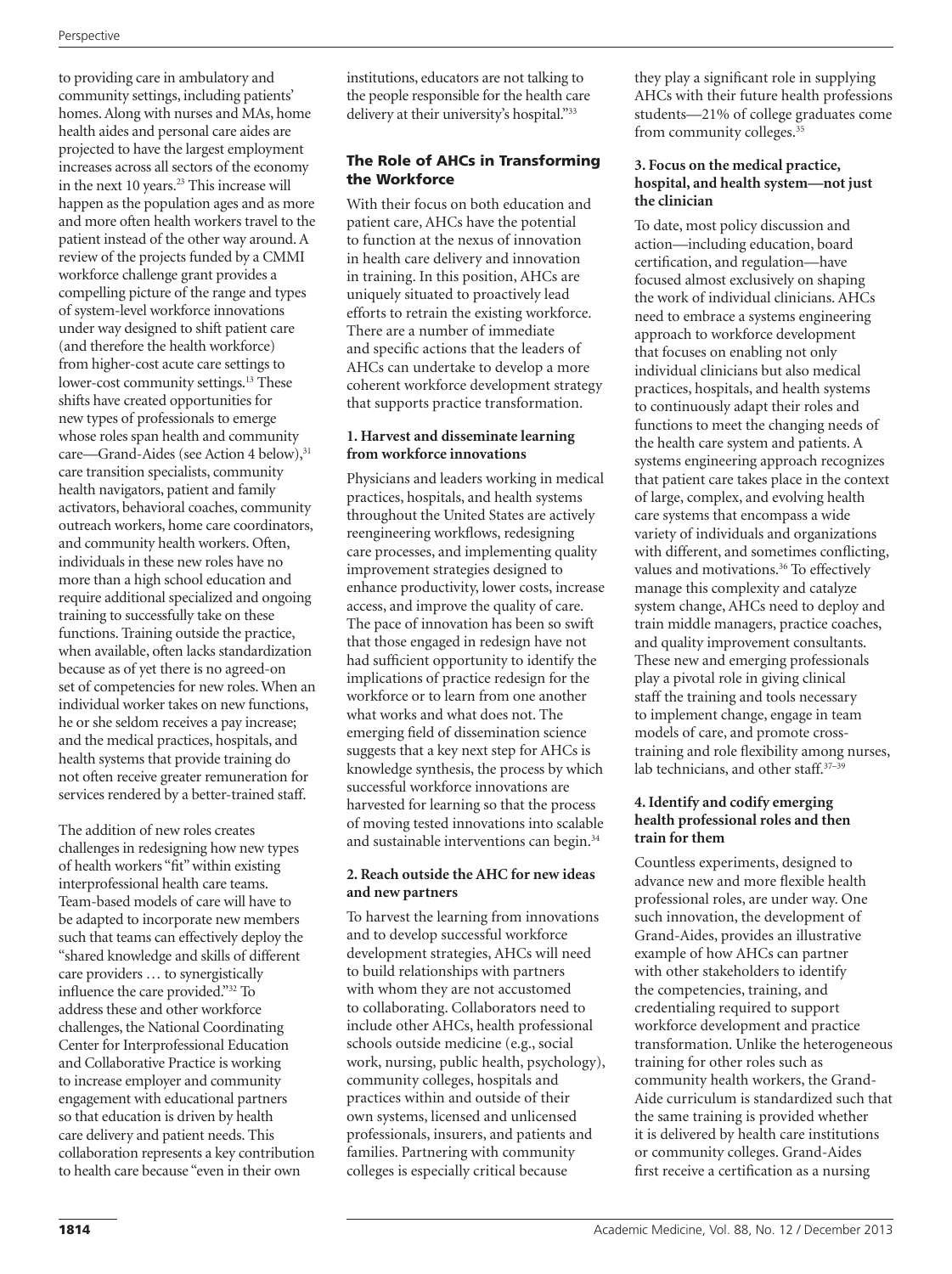assistant, an MA, or a community health worker before completing an additional 180 hours of classroom work, protocols, simulation, and field training.<sup>31</sup> Grand-Aide certification is provided only after an individual passes weekly written tests, attends weekly meetings with an instructor, and successfully passes a formal evaluation of field training.

#### **5. Plan for the spread and sustainability of innovations at the time they are initiated**

Physicians and leaders working in medical practices, hospitals, and health systems often innovate without considering the broader system-wide workforce development implications of their innovations. This trend is understandable; the first question they need to answer is "Does the innovation work?" And if it does, they need to answer the next question: "How do we share and sustain the innovation?" Within the larger organizational structure—whether it is a small medical practice, a large hospital, or a complex health care system—human resource and information technology infrastructures often serve as a barrier to a more flexible and team-based deployment of the workforce. For example, rigid job descriptions may not enable individuals to take on roles that either did not exist previously or that amalgamate two or more functions that were previously in the domain of another profession. Workplace policies should address how workers will be paid, especially if there is no existing pay scale for a new job or role. The institution's information technology system should allow multiple types of health professionals to enter data. Employees should be oriented to the tasks and responsibilities expected of them in their new role, and other health professionals in the practice should learn about the new roles and the implications for their own practice. Finally, standardized training should be available either in or outside the practice to help employees meet new expectations.

#### **6. Build evidence required to support changes in licensure, credentialing, and accreditation**

A key factor in ensuring the spread and sustainability of innovations in the broader health system is encouraging consistency across medical practices, hospitals, and health systems in how new roles are defined and how the professionals in those roles are trained and recognized via

certification, licensure, and credentialing systems. As innovators in clinical practice, AHCs can play a leading role in testing and evaluating the outcomes of innovative roles for existing workers, as well as in measuring the outcomes of introducing new types of health professionals into practice. As leaders in education innovation, AHCs can identify the training necessary to enable workers to successfully function in new roles and settings. These evaluation and training outcomes will build the much-needed evidence base required to support changes in existing licensure, credentialing, and accreditation systems that will allow for more flexible deployment of the existing workforce and increase the standardization of roles and training for new types of workers.

# **7. Lead innovation in designing mechanisms to deliver continuing education**

AHCs need to engage with health employers, professional associations, area health education centers (AHECs), and other entities to determine the best mechanisms to deliver workforce training that supports currently employed health care workers who want to take on new roles and functions. AHCs should build on the substantial efforts already under way in their institutions to revamp health professions curricula, but they also need to attend to how training can be delivered through innovative modular, online, or other educational mechanisms geared toward the learning needs and schedules of actively practicing health professionals. Large-scale practice transformation efforts in North Carolina have found that AHECs are well positioned to provide training because of their experience delivering continuing education (CE), their orientation toward adult learners, and their proven success in providing CE at both the individual and practice levels.<sup>5</sup>

# In Sum

Miller and colleagues<sup>40</sup> have suggested that a "post-Flexnerian revolution" is needed in which physicians and other health professionals work together to identify the continuous learning and competencies required to meet patient needs and improve health outcomes. Evidence from other countries, including the United Kingdom, suggests that concerted policy actions to promote worker flexibility can increase

productivity, improve worker recruitment and retention, allow more customized and patient-centered care, promote work processes that more flexibly respond to variations in demand, and provide staff with new training opportunities that enable movement up career ladders.<sup>41</sup>

As organizations that provide health care services as well as train workforce professionals, AHCs are in a prime position to identify and develop the training needed to prepare the health workforce for new roles in new systems of care. AHCs are already active participants in many of the innovations inspired by the ACA, including accountable care organizations, bundled payment initiatives, projects funded by the CMMI, and ideas advanced by Innovation Challenge Awardees.<sup>42,43</sup>

There is much to learn from early adopters of team-based models who have successfully integrated new health professional roles into their care delivery systems, thereby achieving decreases in emergency room visits, fewer hospitalizations, improvements in quality of care, and increased patient satisfaction.5,31,44–46 The ideal location for coalescing this learning is the AHC, where health care professionals in multiple roles and performing different functions can all receive training within the same institution.

*Funding/Support:* None.

*Other disclosures:* None.

*Ethical approval:* Not applicable.

#### References

- **1** Bodenheimer T, Chen E, Bennett HD. Confronting the growing burden of chronic disease: Can the U.S. health care workforce do the job? Health Aff (Millwood). 2009;28:64–74.
- **2** Bodenheimer T. Lessons from the trenches a high-functioning primary care clinic. N Engl J Med. 2011;365:5–8.
- **3** Ghorob A, Bodenheimer T. Sharing the care to improve access to primary care. N Engl J Med. 2012;366:1955–1957.
- **4** Denham AC, Hay SS, Steiner BD, Newton WP. Academic health centers and community health centers partnering to build a system of care for vulnerable patients: Lessons from Carolina Health Net. Acad Med. 2013;88:638–643.
- **5** Newton WP, Lefebvre A, Donahue KE, Bacon T, Dobson A. Infrastructure for large-scale quality-improvement projects: Early lessons from North Carolina Improving Performance in Practice. J Contin Educ Health Prof. 2010;30:106–113.
- **6** Steiner BD, Denham AC, Ashkin E, Newton WP, Wroth T, Dobson LA Jr. Community